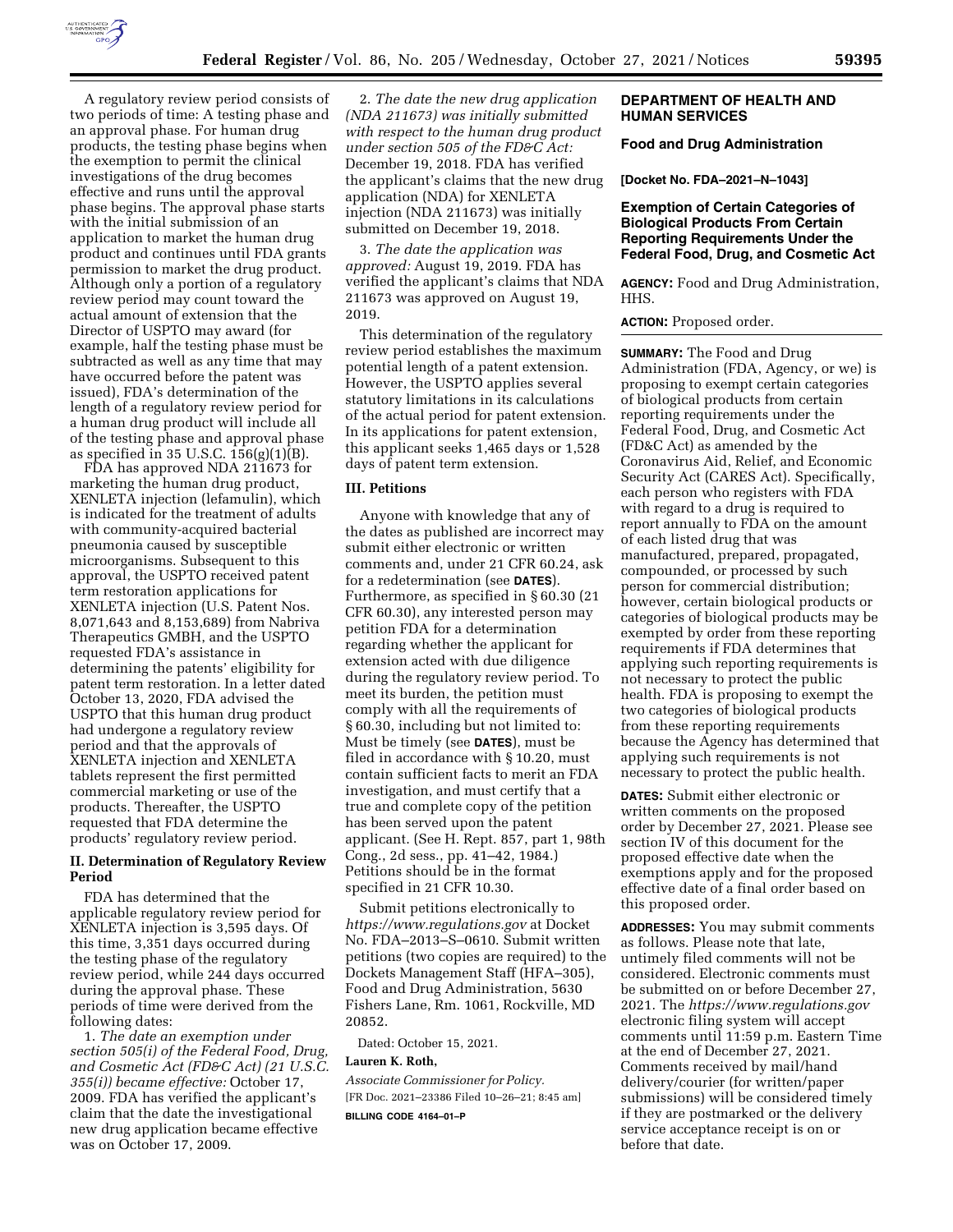#### *Electronic Submissions*

Submit electronic comments in the following way:

• *Federal eRulemaking Portal: [https://www.regulations.gov.](https://www.regulations.gov)* Follow the instructions for submitting comments. Comments submitted electronically, including attachments, to *[https://](https://www.regulations.gov) [www.regulations.gov](https://www.regulations.gov)* will be posted to the docket unchanged. Because your comment will be made public, you are solely responsible for ensuring that your comment does not include any confidential information that you or a third party may not wish to be posted, such as medical information, your or anyone else's Social Security number, or confidential business information, such as a manufacturing process. Please note that if you include your name, contact information, or other information that identifies you in the body of your comments, that information will be posted on *[https://www.regulations.gov.](https://www.regulations.gov)* 

• If you want to submit a comment with confidential information that you do not wish to be made available to the public, submit the comment as a written/paper submission and in the manner detailed (see ''Written/Paper Submissions'' and ''Instructions'').

#### *Written/Paper Submissions*

Submit written/paper submissions as follows:

• *Mail/Hand Delivery/Courier (for written/paper submissions):* Dockets Management Staff (HFA–305), Food and Drug Administration, 5630 Fishers Lane, Rm. 1061, Rockville, MD 20852.

• For written/paper comments submitted to the Dockets Management Staff, FDA will post your comment, as well as any attachments, except for information submitted, marked and identified, as confidential, if submitted as detailed in ''Instructions.''

*Instructions:* All submissions received must include the Docket No. FDA– 2021–N–1043 for ''Exemption of Certain Categories of Biological Products from Certain Reporting Requirements Under the Federal Food, Drug, and Cosmetic Act.'' Received comments, those filed in a timely manner (see **ADDRESSES**), will be placed in the docket and, except for those submitted as ''Confidential Submissions,'' publicly viewable at *<https://www.regulations.gov>* or at the Dockets Management Staff between 9 a.m. and 4 p.m., Monday through Friday, 240–402–7500.

• Confidential Submissions—To submit a comment with confidential information that you do not wish to be made publicly available, submit your comments only as a written/paper submission. You should submit two

copies total. One copy will include the information you claim to be confidential with a heading or cover note that states ''THIS DOCUMENT CONTAINS CONFIDENTIAL INFORMATION.'' The Agency will review this copy, including the claimed confidential information, in its consideration of comments. The second copy, which will have the claimed confidential information redacted/blacked out, will be available for public viewing and posted on *[https://www.regulations.gov.](https://www.regulations.gov)* Submit both copies to the Dockets Management Staff. If you do not wish your name and contact information to be made publicly available, you can provide this information on the cover sheet and not in the body of your comments and you must identify this information as ''confidential.'' Any information marked as ''confidential'' will not be disclosed except in accordance with 21 CFR 10.20 and other applicable disclosure law. For more information about FDA's posting of comments to public dockets, see 80 FR 56469, September 18, 2015, or access the information at: *[https://](https://www.govinfo.gov/content/pkg/FR-2015-09-18/pdf/2015-23389.pdf) [www.govinfo.gov/content/pkg/FR-2015-](https://www.govinfo.gov/content/pkg/FR-2015-09-18/pdf/2015-23389.pdf) [09-18/pdf/2015-23389.pdf.](https://www.govinfo.gov/content/pkg/FR-2015-09-18/pdf/2015-23389.pdf)* 

*Docket:* For access to the docket to read background documents or the electronic and written/paper comments received, go to *[https://](https://www.regulations.gov) [www.regulations.gov](https://www.regulations.gov)* and insert the docket number, found in brackets in the heading of this document, into the ''Search'' box and follow the prompts and/or go to the Dockets Management Staff, 5630 Fishers Lane, Rm. 1061, Rockville, MD 20852, 240–402–7500.

**FOR FURTHER INFORMATION CONTACT:**  Sana F. Hussain, Center for Biologics Evaluation and Research, Food and Drug Administration, 10903 New Hampshire Ave., Bldg. 71, Rm. 7301, Silver Spring, MD 20993–0002, 240– 402–7911.

#### **SUPPLEMENTARY INFORMATION:**

# **I. Background—Reporting Requirements Under Section 510(j)(3) of the FD&C Act**

On March 27, 2020, the CARES Act (Pub. L. 116–136) was enacted to aid response efforts and ease the economic impact of the Coronavirus Disease 2019. In addition, the CARES Act included authorities to enhance FDA's ability to identify, prevent, and mitigate possible drug shortages by, among other things, enhancing FDA's visibility into drug supply chains.

Section 3112(e) of the CARES Act added new paragraph (j)(3) to section 510 of the FD&C Act (21 U.S.C. 360(j)(3)), which requires that each person who registers with FDA under

section 510 of the FD&C Act with regard to a drug must report annually to FDA on the amount of each listed drug that was manufactured, prepared, propagated, compounded, or processed by such person for commercial distribution. FDA anticipates that these reporting requirements in section  $510(j)(3)(A)$  of the FD&C Act will enhance FDA's ability to anticipate and react expeditiously to drug shortages by enabling the Agency to quickly identify all manufacturing sites impacted, analyze potential bottlenecks, and develop options to remediate shortage risks to the product supply chain.

Under section 510(j)(3)(B) of the FD&C Act, FDA may exempt certain biological products or categories of biological products regulated under section 351 of the Public Health Service Act (42 U.S.C. 262) from some or all of the reporting requirements under section  $510(j)(3)(A)$  of the FD&C Act, if FDA determines that applying such reporting requirements is not necessary to protect the public health.

### **II. Categories of Biological Products Proposed for Exemption**

FDA is proposing to exempt the following two categories of biological products from all of the reporting requirements under section 510(j)(3)(A) of the FD&C Act pursuant to section 510(j)(3)(B) of the FD&C Act because FDA has determined that applying such reporting requirements is not necessary to protect the public health:

• Blood and blood components for transfusion; and

• Cell and gene therapy products, where one lot treats a single patient.

# *1. Blood and Blood Components for Transfusion*

In accordance with section 510(j)(3)(B) of the FD&C Act, FDA is proposing to exempt blood and blood components for transfusion from the reporting requirements under section  $510(j)(3)(A)$  of the FD&C Act. In light of FDA's existing visibility into the supply chain for this category of products, requiring registrants to report annually under section 510(j)(3)(A) of the FD&C Act on the amount of such products manufactured, prepared, propagated, compounded, or processed for commercial distribution is not needed to enhance the Agency's ability to identify, prevent, and mitigate possible shortages. As such, FDA has determined that applying the reporting requirements under section 510(j)(3)(A) of the FD&C Act to this category of biological products is not necessary to protect the public health.